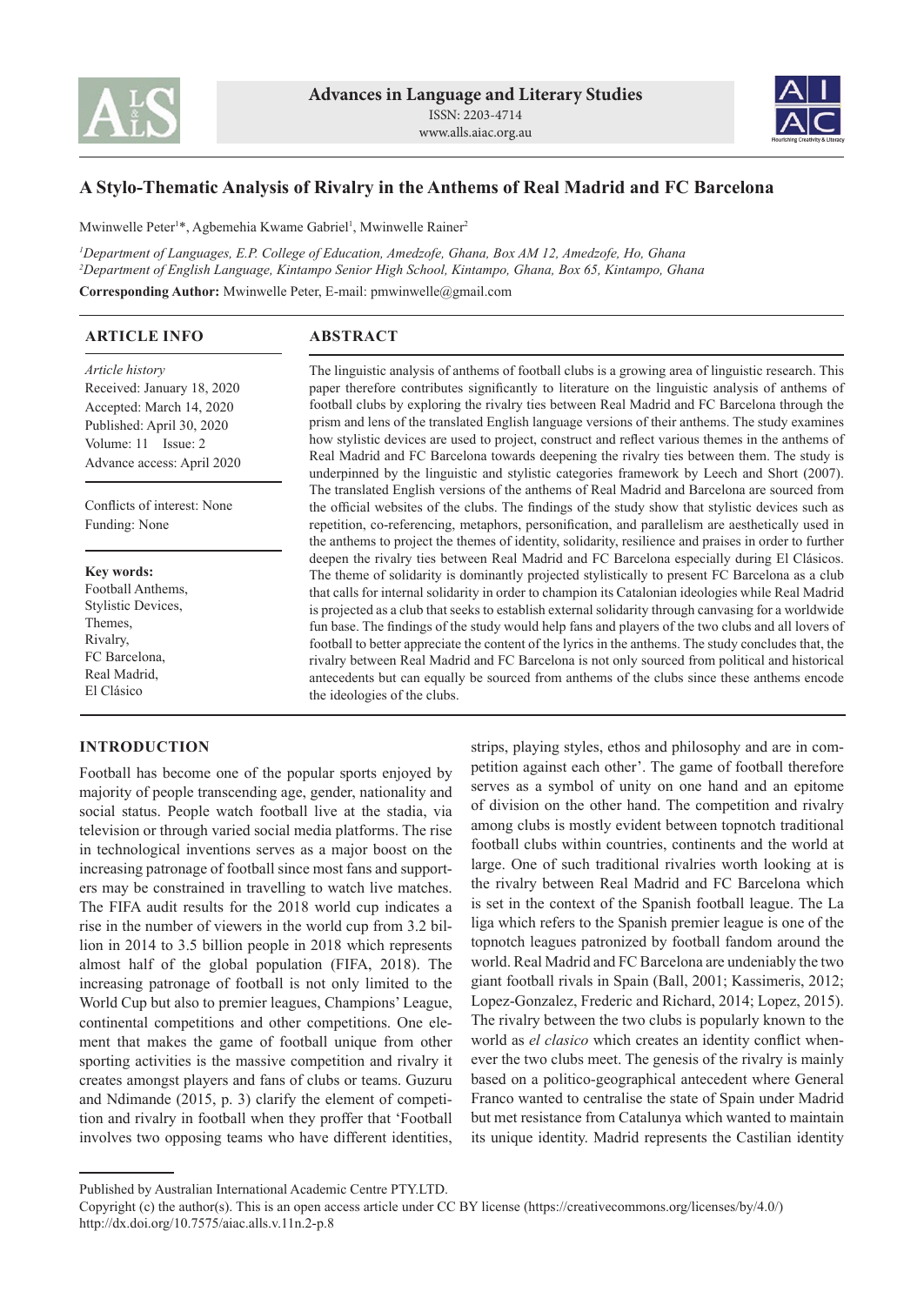and was the favorite of the Fascist leader Franco who tried to quash Cataluña but faced a strong opposition from the region of Cataluña which gave rise to Barcelona. Ranachan (2008) avers that the slogan of Barcelona which says *mes que un club* when translated means *more than a club* represents Cataluña, its identity, culture, language and independence. This presents Barcelona not just as a club but a nationalistic movement hence, their intensified rivalry with Real Madrid. Guzuru and Ndimande (2015, p. 5) establish that 'apart from the political dimension to the rivalry, there is the economic and social rivalry where the working-class from Cataluña play the wealthy from Madrid'. The overall rivalry between Real Madrid and FC Barcelona could be attributed to a plethora of other factors which include but are not limited to ethnic, religious, social, economic and jingoistic factors. Lopez (2015) explains the complicated nature of the rivalry between FC Barcelona and Real Madrid when he proffers that 'it is a sporting rivalry rooted not only in two opposing football identities, but also in historical tensions between Castilla and Catalunya, Spanishness and Catalanism, and central nationalism and peripheral autonomy'. The rivalry between the two clubs is therefore a complex one because it is multifaceted in nature. This rivalry creates a fighting mentality in the players and a die-heart spirit in the fans whenever the two clubs clash be it in the Spanish football league or in UEFA champions' league matches.

Language is a vital vehicle that affects all aspects of human life. It has varied and multifaceted functions that are inevitable to human existence. Society generally becomes the setting of language use since human beings have to communicate with one another in order to survive socially. The varied functions of language are manifested in its use in various aspects of society such as in the media, health, education, law, politics, and in other fields. One of such fields where language is most appropriated is in the field or area of sports. Football is one of the sports that relies heavily on communication. Players communicate among themselves, officials communicate among themselves and with players, the management team communicates among its members and with players and most importantly, fans communicate among themselves and with players through the cheers, chants and songs they sing. One very potent means through which football teams communicate is through the singing of their anthems. The lyrics of football club anthems employ the avenue of language to speak volumes of ideas. These ideas mostly represent the ideologies of such football clubs. Just as logos and crests of football clubs identify them visually, so do anthems of football clubs also identify them lyrically and rhythmically (Mwinwelle, 2020). The need for the translation of anthems of football clubs is predicated on the grounds that football is a universal game whose anthems need to be understood universally. The specific need for the translation of the anthems of Real Madrid and FC Barcelona from Spanish and Catalonia respectively into English is influenced by the fact that English is the most widely spoken language in the world (Morrison, 2002) which therefore gives the anthems a universal relevance. Huang (2008, p. 28) in his study on the translation of anthems, identifies

'rhyming scheme, rhythm and syllable as factors that influence the translator's choices'. Translators of anthems therefore try their best to maintain the stylistic features in the source language in their translations in order not to mutilate the literary aesthetics of translated lyrics in anthems. There exist a vital symbiotic relationship between football and language yet this relationship has received minimal linguistic research attention. The linguistic study on football anthems is therefore a relatively green area of linguistic research. One ground-breaking study on the linguistic analysis of football anthems is by Krizan (2015) who conducts an analysis of the use of linguistic resources in anthems of Slovenian and British football clubs to express attitudes, form bonds and create identities. In his study, he finds out that various linguistic features which include repetition of pronouns, commands and denials, stating names of clubs, colours and stadiums are used to express attitudes, form bonds and create identities. The current study therefore differs strongly from Krizan's (2015) study in terms of theoretical framework, data source and main analytical objectives.

The rivalry between Real Madrid and FC Barcelona is explicitly confirmed by literature as presented earlier. For instance, Kassimeris (2012, p. 6) studying the rivalry between FC Barcelona and Real Madrid expounds that, 'the gigantic Nou Camp of Futbol Club Barcelona and the impressive Santiago Bernabeu of Real Madrid Club de Futbol, both renowned for their enormous size, regional divisions never produced the necessary grounds to solidify the Spaniards' national identity' To simplify his views, he says football was employed as an epitome of unity to unite the regional diversities in Spain but on the contrary, it has caused separatism dovetailing into other forms of division. Benkwitz (2013) establishes that there is a limited but growing academic focus on football rivalries. In terms of the analysis of the rivalry between Real Madrid and FC Barcelona, existing studies such as (Lopez, 2011; Kassimeris, 2012; Benkwitz, 2013; Lopez, 2015; Lowe, 2014) have concentrated on analyzing the rivalry from the perspectives of politics and fandom. This study fills a vital lacuna by specifically analysing the rivalry between Real Madrid and FC Barcelona from the perspective of the translated English lyrics of their anthems. The paper also contributes to the existing literature by further demonstrating that football rivalry can also be sourced from the use of linguistic resources in anthems of football clubs thereby, highlighting the importance of the use of language in football. The use of the English language would immensely help supporters of Real Madrid and Barcelona who are not Spanish and Catalonia speakers to better understand the encoded meanings in the anthems beyond the mere meaning of the translated lyrics. The study employs the linguistic and stylistic category framework by Leech and Short (2007) to analyse how the themes in the anthems of Real Madrid and FC Barcelona are projected stylistically in order to deepen the rivalry ties between the two clubs. Specifically, this study seeks to: (i) highlight the dominant themes in the anthems of the two clubs; (ii) identify the stylistic devices that are used to project the themes in the anthems and (iii) examine how the stylistically projected themes deepen the rivalry ties between Real Madrid and FC Barcelona.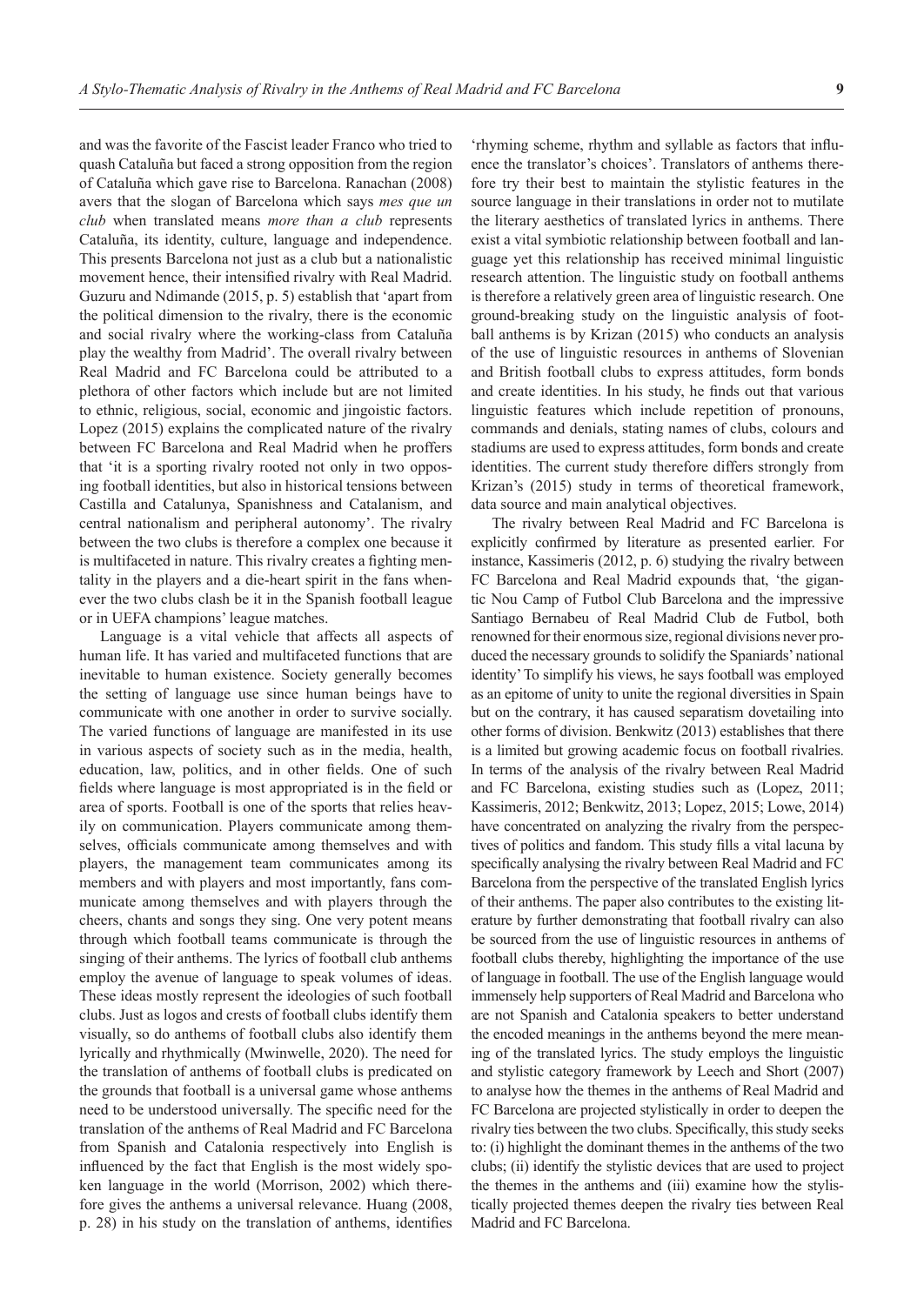#### **THEORETICAL FRAMEWORK**

Stylistics is one of the modern perspectives used in conducting linguistic analysis that seeks to examine the idiosyncrasies in a work or text. It basically helps identify the peculiarities of a writer. Leech and Short (2007, p. 9) define stylistics as the study of 'the way in which language is used in a given context, by a given person, for a given purpose'. It investigates language usage and supplies adequate information regarding the encoded communicative implications of such usage in a particular context. To examine the style of a text, some tools or devices need to be used. These devices are called stylistic devices. Stylistic devices are the various linguistic devices used to project the style of a text or work. These devices are so important to linguistic research because they encode latent communicative implications that unearth deeper meanings. Aside boosting the meaning of a text, stylistic devices also elevate the aesthetics or beauty of a text. The term *stylo-thematic analysis* as used in the study refers to the analysis of themes from the stylistic perspective. This paper conducts a thematic analysis of rivalry in the anthems of FC Barcelona and Real Madrid from the stylistic perspective using the checklist for linguistic and stylistic categories by Leech and Short (2007). The framework is selected because it serves a heuristic purpose which enables linguistic researchers to gather data on a fairly systematic basis. The framework also presents a useful checklist of stylistic devices which cut across all the levels of language usage. The stylistic devices in the framework are grouped under lexical, grammatical, figures of speech, and cohesion and context categories. Leech & Short (2007) postulate that in the use of the framework, there is no harm in mixing categories because the various stylistic devices may overlap in their categorization. The framework is therefore used in identifying and analysing the stylistic devices used to project various themes that contribute to the deepening of the rivalry ties between FC Barcelona and Real Madrid in their anthems.

#### **METHOD**

The paper is a qualitative descriptive study based on the use of stylistically projected themes to investigate the phenomenon of rivalry in the anthems of FC Barcelona and Real Madrid. The study is underpinned by Leech and Short's (2007) linguistic and stylistic categories framework using the translated English versions of anthems of FC Barcelona and Real Madrid as data. The data is sourced from the official websites of Real Madrid and FC Barcelona respectively. The general choice of anthems as data for the study is influenced by Oyeyemi's (2018) postulation that anthems are characterised by few words expressing inexhaustible meanings. The anthems of FC Barcelona and Real Madrid are sampled purposively based on the rivalry ties between them in the Spanish La liga and in other competitions. The anthem of FC Barcelona is composed of twenty-one (21) lines while that of Real Madrid contains twenty (20) lines. Each line is made up of a minimum of two words and a maximum of eight words. The researchers employs the manual code-recode strategy to check the dependability of the coding process. The lyrics of the anthems of Real Madrid and FC Barcelona are presented as Appendix at the end of the paper. Four main steps are employed to code and analyse the data. First of all, the lines in the anthems are coded and numbered for the purposes of identification. In the second step, the researchers study the lines closely and carefully in order to categorize them under the emerging themes in the anthems. In the third step, the checklist for linguistic and stylistic categories is used to identify the various stylistic devices in the lines of the anthems. Finally, the discussion anchors on how the stylistically projected themes help to reveal rivalry in the anthems of the two clubs.

## **RESULTS AND DISCUSSIONS**

The results of the analysis are discussed and presented first by identifying the lines that contain the themes and stylistic devices in the anthems followed by an examination of the communicative functions encoded in the identified lines. The discussion further details how the stylistically projected themes aid in the deepening of the rivalry ties between the two clubs.

#### **Theme of Identity**

The theme of identity is very important in football anthems in that, it helps to identify the names of clubs in their anthems (Krizan, 2015). The lines illustrated below are used in the stylistic projection of the theme of identity in the anthems.

My Madrid is attacking! *(Madrid line 14)* Madrid! Madrid! Madrid! *(Madrid line 17)* Hala Madrid! (3) *(Madrid line 18)* Hala Madrid! *(Madrid line 20)* Barça, Barça, Baaarça! *(Barca 11)* Barça, Barça, Baaarça! **(***Barca 21)*

The theme of identity is strongly represented in the lines above from the translated English versions of the anthems of Real Madrid and FC Barcelona. The identity of the club, *Real Madrid* is revealed in lines 14, 17, 18 and 20 of the club's anthem as presented above. The name of every institution or club, usually serves as the first mark of its identity. The name of the club *Madrid* is therefore presented in these lines to identify the club uniquely. It is same in the anthem of FC Barcelona. The name of the club, *Barca* is also identified through the repetition of its name *Barca* in lines 11 and 21 as presented in the lines above. The use of the names of the clubs in their anthems therefore serves as a mark of identity that distinguishes them from each other. The clubs are also identified with the names of the towns where they were formed which identify them geographically. Real Madrid is geographically located in the city of Madrid whilst FC Barcelona is to the city of Barcelona. The theme of identity is stylistically projected through the use of repetition in the anthems.

Repetition is a powerful stylistic device used in the anthems of Real Madrid and FC Barcelona to highlight the theme of identity. The strategic repetition of the name of the club *Real Madrid* three consecutive times in line 17 and that of Barcelona which is also repeated three consecutive times in lines 11 and 21 of its anthem. These repetitions come in the form of chants to cheer up both clubs before, during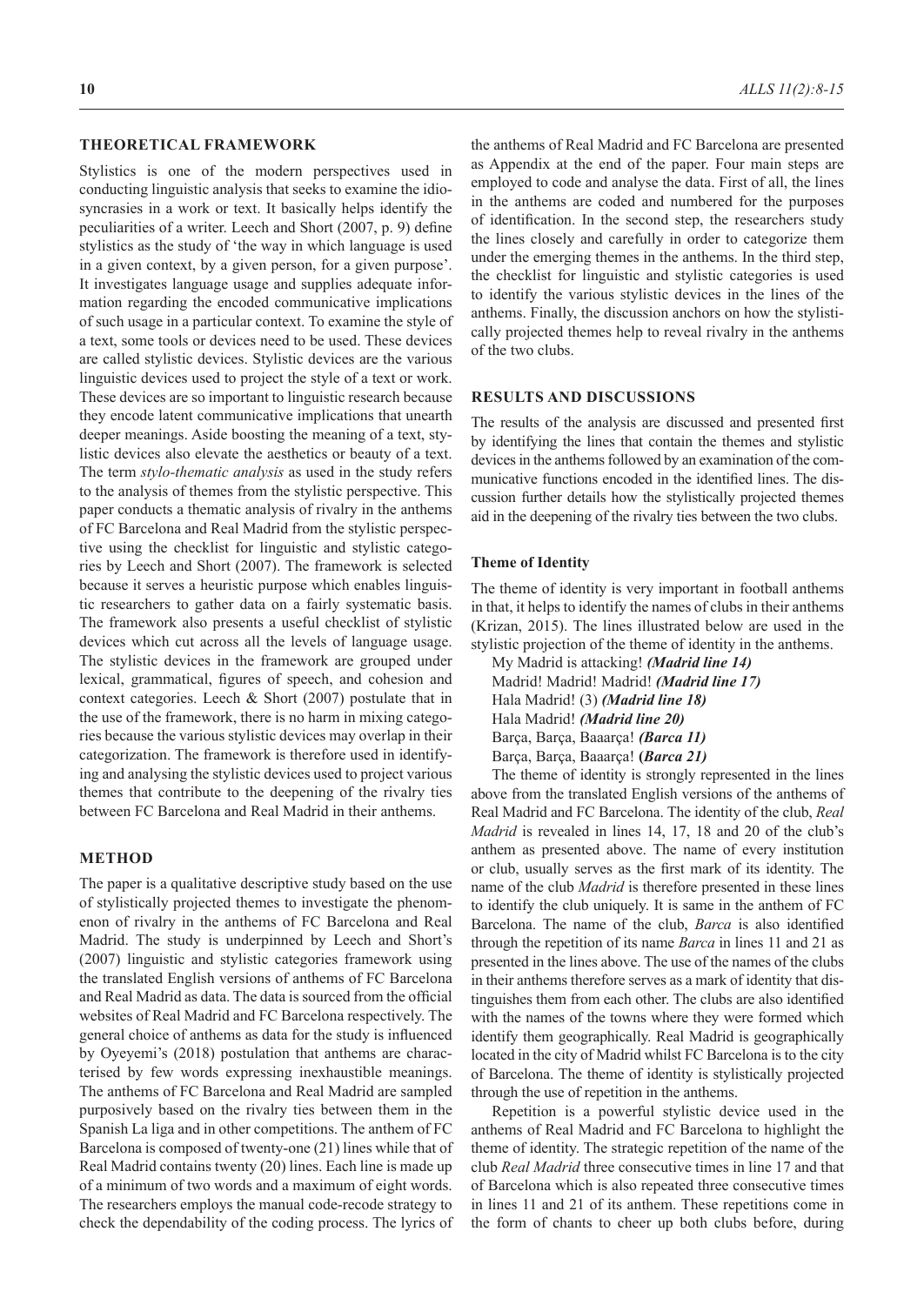and after matches. The rivalry between these clubs would undoubtedly deepen especially if they happen to play against each other as confirmed by Lopez (2015, p. 4) who postulates that 'El Clásico …has gained a special importance, and that special something can be felt permeating the air and intensifying the atmosphere by anyone fortunate enough to witness a live match between the two sides'. Aside cheering the clubs to victory, the use of repetition also seeks to foreground the names *Madrid* and *Barca* in the minds of their fans and players to remind them of their duty to the club as corroborated by Amenorvi (2018) who avers that, repetition can serve a dual purpose of serving as a memory aid and as a point of emphasis. The lines that contain the repetition of the names of the clubs were not translated because the names of clubs remain same in every language which confirms Huang's (2008) assertion that translators of anthems try to maintain the aesthetics of language use in translated versions of anthems. The repetition of the names of the clubs also helps to boost the musicality in the anthems in order to make them memorable since anthems are meant to be sung off head (Mwinwelle, et al. 2019). The repeated names of the clubs are strategically positioned in the middle and the last lines in both anthems. The anthem of Real Madrid is composed of twenty lines and the name of the club, *Madrid* is mentioned in line 14 which is in the middle of the anthem and subsequently repeated in lines 17, 18 and 20 which are the last three lines in the anthem. In FC Barcelona's anthem too, the name *Barca* is strategically repeated in the middle, i.e. in line 11 and in line 21 which is the last line of the anthem. This strategic repetition of the names of the clubs in the middle and last lines of their respective anthems carries a latent stylistic significance of trying to ingrain the names of the clubs in the minds of their fans and players during and after singing the anthems. The identification of the names in relation to the geographical locations of the clubs in their anthems present Real Madrid and FC Barcelona as different from each other. Hence, the need to compete for prominence and victory which fuels the already existing rivalry. The stylistic projection of the theme of identity therefore foregrounds the uniqueness of each of the clubs which invariably deepens the rivalry ties between them.

#### **Theme of Solidarity**

The theme of solidarity is another theme that is used dominantly in the English translated versions of the anthems of Real Madrid and FC Barcelona. It is not surprising that the theme of solidarity predominates the other themes because anthems are meant to establish solidarity among a group of people towards achieving particular goals. The instances below are used to advance the discussion on the theme of solidarity and how it is stylistically projected to deepen the rivalry ties in the anthems.

**We**'re the blue and claret supporters **(Barca line 3)** It matters not where **we** hail from **(Barca line 4)** Whether it's the south or the north **(Barca line 5)** Now **we** all agree, **we** all agree, **(Barca line 6)** One flag unites **us** in brotherhood. **(Barca line 7) We**'ve got a name that everyone knows: **(Barca line 10)** Players, Supporters **(Barca line 12)** United **we** are strong. **(Barca line 13) We**'ve achieved much over the years, **(Barca line 14) We**'ve shouted many goals **(Barca line 15)** And **we** have shown, **we** have shown, **(Barca line 16)** That no one can ever break **us**. **(Barca line 17) We**'ve got a name that everyone knows: **(Barca line 20)** you gather **us** all here! **(Madrid line 8)**

The theme of solidarity is visibly spelt out in the lines above. The discussion of solidarity in the anthems is considered from the perspectives of internal and external solidarity. Internal solidarity is strongly revealed in the anthem of FC Barcelona, in line 7 as illustrated above, where the flag of the club is said to unite its members in brotherhood. The use of the term *brotherhood* narrows the solidarity appeal here to only those who are committed and loyal to the club. This call for internal solidarity is confirmed by Guzuru and Ndimande (2015) who say that 'teams are often based or have their roots within locales and identify with certain classes and groups within society' (p. 4). The theme of internal solidarity in the Barca anthem is further corroborated by O'Brien (2013, p. 319) in his study of the rivalry between Barca and Madrid where he posits that 'football was quickly embedded as a metaphor for the complexities surrounding the developing constructions of ethnicity, with distinctive traditions emerging in Barcelona itself to establish FC Barcelona as Pro-Catalan, Anti-Centrist". The call for internal solidary is further unearthed in line 4 of the Barca anthem which says that 'It matters not where we hail from'. Barcelona subtly plays around the theme of internal solidarity to champion their nationalistic (Catalonian ideology) agenda of uniting Catalonia against Spain through the game of football as corroborated by Ranachan (2008) who avers that the slogan of Barcelona which says *mes que un club* when translated means *more than a club* represents Cataluña, its identity, culture, language and independence.

External solidarity on the other hand is very important in football because football is a game of general solidarity that unites people regardless of their differences. It seeks to unite players, management of teams and fans all over the world in order to attain collective victory. The use of the pronoun *we*, and its variant, *our* represent, what Adegoju (2005:140) refers to as, 'the Coalescence of the voice of the person with the voice of the people'. The anthems therefore call for solidarity not only in Spain but beyond the borders of Spain to the whole world which is made evident in lines 5 and 6 of the anthem of FC Barcelona which say *Whether it's the south or the north (Barca line 5)* and *Now we all agree, we all agree, (Barca line 6)***.** The support base of Barcelona all over the world far outweighs its support base in Spain, hence the invite to all and sundry to join them. In line 8 of the Real Madrid anthem, the phrase 'all of us' is used to signal an extended composition of people. The generic use of the phrase 'all of us' is explained by Bramley (2001) who says that "the use of 'all of us' and 'us all' invokes an inclusivity of every one. 'All' is a mass universal pronoun enabling the ambiguity of who is included in 'us' to be dissolved" (p. 115). The anthem of Real Madrid just like the anthem of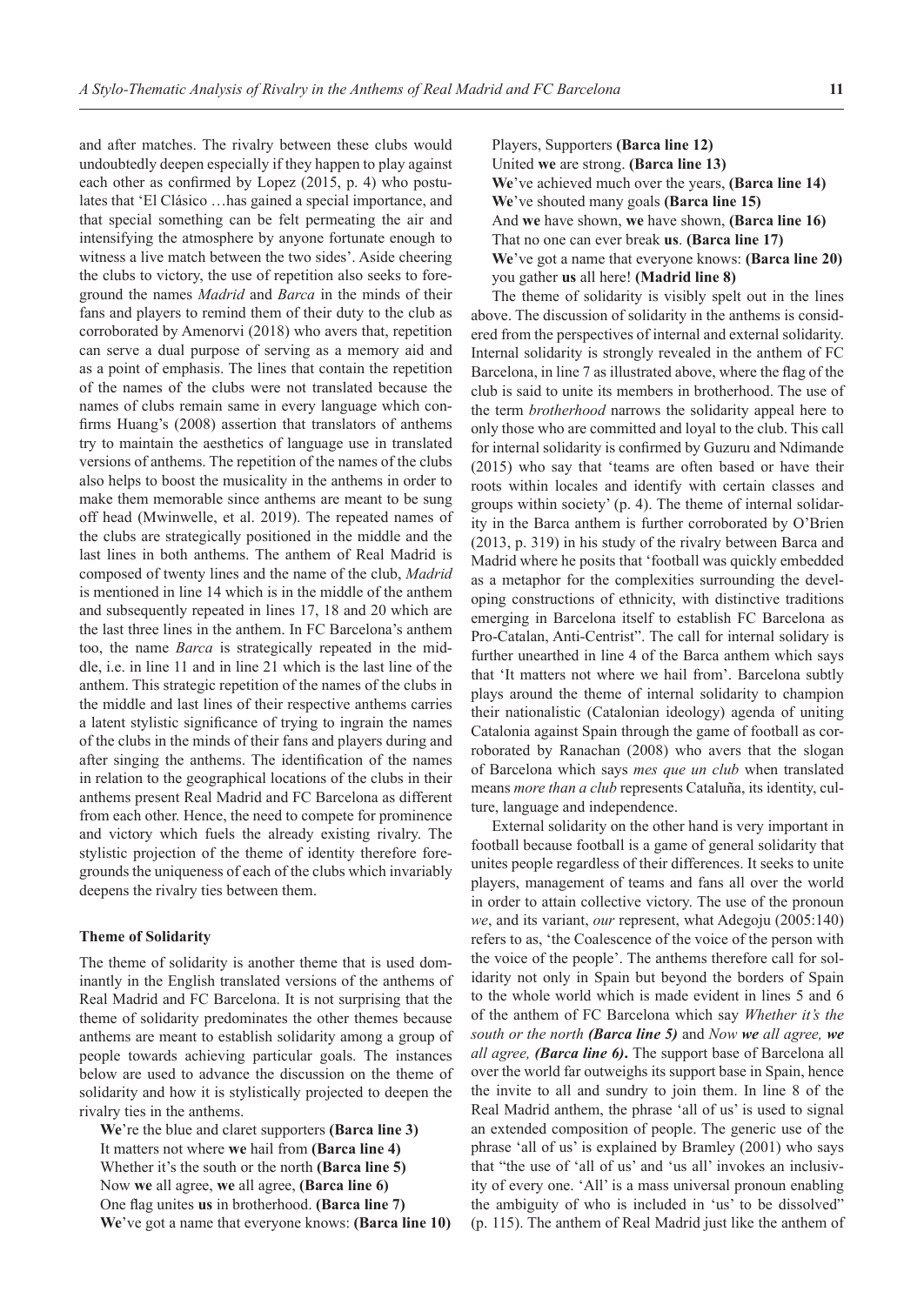Barcelona, is projecting the club as one with a worldwide fun base. The stronger the internal and external solidarity ties within traditional rival clubs, the stronger the competition and rivalry ties between/among them. The theme of solidarity is therefore very important in football. Hence, the appeal for solidarity in anthems as confirmed by Mwinwelle (2020, p. 16) who postulates that 'Institutional anthems therefore create homogeneity in the midst of heterogeneity'.

The stylistic devices used to project the theme of internal and external solidarity in the anthems are repetition and co-referencing. The repetitive use of *we* in the anthem of Barcelona establishes their resolve for a regional and a worldwide solidarity in order to champion their nationalistic agenda through football. The pronouns *we* and *us* are also used as a stylistic devices to serve as a co-reference to players and supporters as seen in line 12 of the Barca anthem. In line 8 of the Madrid anthem, the club is presented as a unified and strong force that is prepared to attain victory in their matches through the use of the phrase *all of us*. The call for solidarity within the clubs prepares them as formidable forces ready to face each other in the ongoing rivalry especially during El Clásicos which further deepens the rivalry ties between them.

#### **Theme of Resilience**

Another theme worth examining in the English translated versions of the anthems of Real Madrid and FC Barcelona is the theme of resilience. Running continuously for ninety (90) minutes is not an easy thing to do. One requires fitness, tenacity and resilience to accomplish that. The lyrics of the anthems of Real Madrid and FC Barcelona are geared towards psyching the minds of its players and supporters to persevere to victory notwithstanding the circumstances that bedevil them. The illustrations from the lines of the anthems below are used to advance the discussion on the stylistic projection of the theme of resilience.

United we are strong. **(Barca line 13)** That no one can ever break us. **(Barca line 17)** Because no one can resist **(Madrid line 3)** your willingness to win! **(Madrid line 4)** My Madrid is attacking! **(Madrid line 14)** And nothing more! And nothing more! **(Madrid line 19)**

The theme of resilience and tenacity is encoded in the lines of the two anthems. In line 13 of the Barca anthem, a declaration is made about the physical and possibly, the psychological state of the club. The club is said to be strong which therefore identifies it as a club that is ready for the game since football requires strength to run, attack, defend, dribble and ultimately score. In line 17 of the Barca anthem, the theme of resilience is reiterated by presenting club as a team that is strong. To break something implies to defeat or destroy it, so Barca, in line 17 presents itself as a team that cannot be broken, in other words, a team that cannot be defeated. On the other hand, in line 3 and 4 of the anthem of Madrid, the declaration is made that no one can resist the club's willingness to win. This presents the club as one that is charged for action and is ready to face any team that comes its way. The use of the present progressive verb phrase *is* 

*attacking* in line 14 in the Real Madrid anthem shows that the club plays continuously to ensure its victory. In football, the yardstick for determining victory is based on the goals scored and goals are only scored through attacking. By the use of the phrase, *is attacking* Real Madrid is again presented as a team that is bent on scoring goals in order to win its matches. In line 19 of the Madrid anthem, the statement *And nothing more! And nothing more!* is used to indicate that, the club does not cherish any other thing aside victory.

The stylistic devices used to realise the theme of resilience in the anthems are repetition and metaphor. The use of metaphor is encoded in line 17 of the Barca anthem which says *That no one can ever break us*. The statement is a metaphor comparing the club to an item that cannot be broken. In this metaphor, the strength of the club is literarily compared to an entity (possibly, a rock) that cannot be broken by anyone. Repetition is also employed in line 19 of the Madrid anthem to foreground the fact that, the club cherishes victory over all other things. The theme of resilience is therefore projected stylistically in the anthems to psyche up the minds of players and supporters to withstand any force of opposition in the game thereby preparing both clubs for competition right in their minds even before the actual action on the pitch. This deepens the rivalry ties since both clubs get psychologically poised for action through the singing of these lines of their anthems.

### **Theme of Praises**

Aside creating identity, solidarity and resilience, one other way of fuelling rivalry is by showering praises and positive qualities on clubs in order to distinguish one club as the best over others. The theme of praises is a very important theme that runs through the composition of anthems ranging from national anthems (de Souza, 2008; Mwinlaaru, 2012; Wang, 2018) to institutional anthems (Mwinwelle et tal., 2019; Mwinwelle, 2020) and to anthems of football clubs (Krizan, 2015). This theme is used in the anthems of Real Madrid and FC Barcelona to shower praises on the respective clubs in order to distinguish themselves as the best among the rest. The lines below cited from the anthems are used as illustrations to detail the discussion on the theme of praises in the anthems.

We've got a name that everyone knows: **(Barca line 10**) We've achieved much over the years, **(Barca line 14)** We've shouted many goals **(Barca line 15)** And we have shown, we have shown, **(Barca line 16)** We've got a name that everyone knows: **(Barca line 20)** The history you've made **(Madrid line 1)** the history you'll make! **(Madrid line 2)** The stars are now coming out! **(Madrid line 5)** I wear your shirt **(Madrid line 9)** right next to my heart! **(Madrid line 10)** are everything I am! **(Madrid line 12)** I am struggle! I am beauty! **(Madrid line 15)**

Personifying and indicating the positive qualities and impacts of the institutions on their members and people in general is one of the latent but potent means of praising and eulogising institutions as sacred entities (Grancea and Blaga,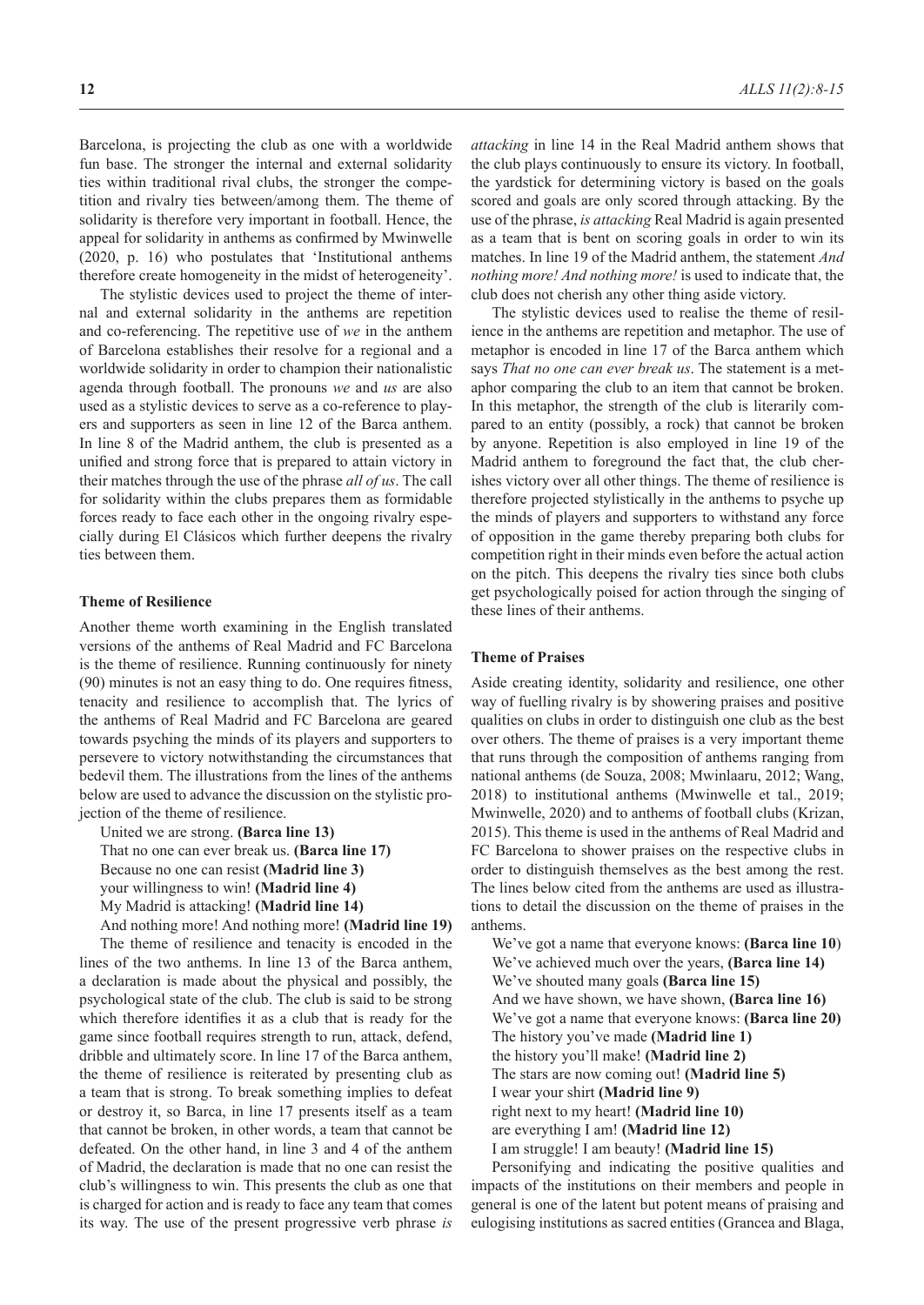2013). Just like institutions, football clubs also praise and personify their clubs in their anthems. In praising and personifying clubs, football anthems resort to recapping the past achievements of their clubs. This is evident in the anthem of Barca where the anthem dominantly recounts the past achievements of the club as seen in lines 10, 14, 15, 16, and 20 in order to shower praises on the club. Specifically, in line 10 of the anthem of Barca, a declaration is made that the achievements of FC Barcelona are no secret but known to everyone. The postulation that the successes of the club are known to everyone seeks to establish the veracity of the club's achievements in that, its achievements are known by everyone, which implies that, these achievements are true but not fabrications. Line 14, 15 and 16 of the Barca anthem continue to emphasise the past achievements of the club. The anthem of the club was composed on the  $75<sup>th</sup>$  anniversary of the club which implies that the club had chalked much achievements in the past already before the composition of its anthem. In the case of Real Madrid, its anthem in lines 1 and 2 refers to its past achievements in history and the achievements it hopes to chalk in the present and future. The Madrid anthem also makes a dominant use of the second person pronoun *you* and its variant *your* in order to personify the club as though it were a human being. The pronoun *you* is also used to address the club directly, hence creating a closer contact between the fans and the team/club (Krizan, 2015). The dominant use of the first person singular pronoun *I* also signals personal or individual commitment to the club by its members. The heart is the seat of emotions in the human body and so in line 9 and 10 of Madrid's anthem, there is an expression of the closeness of the shirt of the club to heart of the speaker (possibly the players). This shows an emotional commitment to club since the shirt of the club which represents the club is close to the heart of its players and fans. It is not only players who wear the shirts or jerseys of their clubs, supporters also do as well. So the commitment could be coming from players and/or supporters. In line 5, the Madrid anthem compares the team to the stars possibly because their traditional colours are white which glow as the stars. The star also is a symbol of uniqueness since it distinguishes itself from other heavenly bodies through its shiny lights at night.

The stylistic devices used to project the theme of praise are metaphor, personification and parallelism. The use of metaphor, personification and parallelism as stylistic devices in the anthems is corroborated by Mwinwelle (2020, p. 29) who identifies these stylistic devices as figures of speech which are used to 'reveal a strong correlation between sound and lyrics to boost the musical aesthetics and enrich the literariness' of anthems. Metaphor is used in line 5 to compare Madrid's players to stars. The uniqueness of stars in appearance is transferred to the club through the use of the metaphor *The stars are now coming out!* The comparison of Real Madrid to stars seeks to shower praises on the club since stars have positive connotations. There is also a dominant use of personification in the anthem of Real Madrid to personify the club as a human being through the use of the pronoun *you* and its variant *your* in lines 1, 2, and 9. This

is carried out to hail and praise the club as though it were a human being. The use of parallelism in the anthems also seeks to help project the theme of praise. Lines 10, 14, 15, 16, and 20 are instantiations of parallel structures used in FC Barcelona's anthem to foreground the achievements of the club through the use of the verbs *got, achieved, shouted,* and *shown*. These verbs have a paradigmatic relation because they are all past tense verbs. The verbs also have a semantic relation of synonymy where they all reiterate the club as one that has chalked past glories. The Real Madrid anthem also uses parallel structures as represented in lines 1 and 2 above to recount the club's achievement in the past, its expected achievements in the future and its positive qualities. In lines 1 and 2, the verbs *made* and *will make* in the parallel structures signal past achievements and expected future achievements. In line 15, the Madrid anthem uses another parallel structure to establish a paradigmatic relationship between the nouns *struggle* and *beauty*. These nouns are contextually conditioned as synonyms in the anthem where they both share the same semantic meaning which implies that, struggle in football brings out the beauty of the game, hence the use of the word *struggle* as a contextually conditioned synonym for the word *beauty* in the Madrid anthem. The elements of praise in the anthems therefore present both Real Madrid and FC Barcelona as accomplished clubs who in the quest to maintain and improve their accomplishments, are encouraged to achieve more thereby deepening the rivalry ties between them as they both struggle to occupy the number One slot as the best club(s) in Spain and the world at large.

### **CONCLUSION**

The study has aptly demonstrated that rivalry ties between FC Barcelona and Real Madrid are not only sourced from the perspectives of nationalism, politics and fandom but are equally revealed strongly in the lyrics of their respective anthems. The analysis centered on the use of stylistic devices in the anthems to project various themes that deepen the rivalry ties between the two clubs. The first aim of the study which sought to highlight the dominant themes in the anthems of the two clubs was accomplished through the identification of themes of solidarity, identity, resilience and praises as the dominant themes in the anthems. The second aim of the study which sought to identify the stylistic devices used to project the dominant themes in the anthems was also met by the identification of repetition, co-referencing, metaphors, personifications and parallelism as stylistic devices used in the anthems. Repetition was predominantly used as a stylistic device to foreground the names of the clubs in their respective anthems in order to establish the theme of identity among each of the clubs and also make the anthems lyrical and memorable. Co-referencing and repetition were used to project the theme of solidarity within each of the clubs' anthem to strengthen them as appositionally united individual forces in the rivalries that exist between them. Metaphor and repetition were used to highlight the theme of resilience while parallelism, personification and metaphor were employed to personify and eulogise the clubs in their anthems. Finally, in response to the third aim of the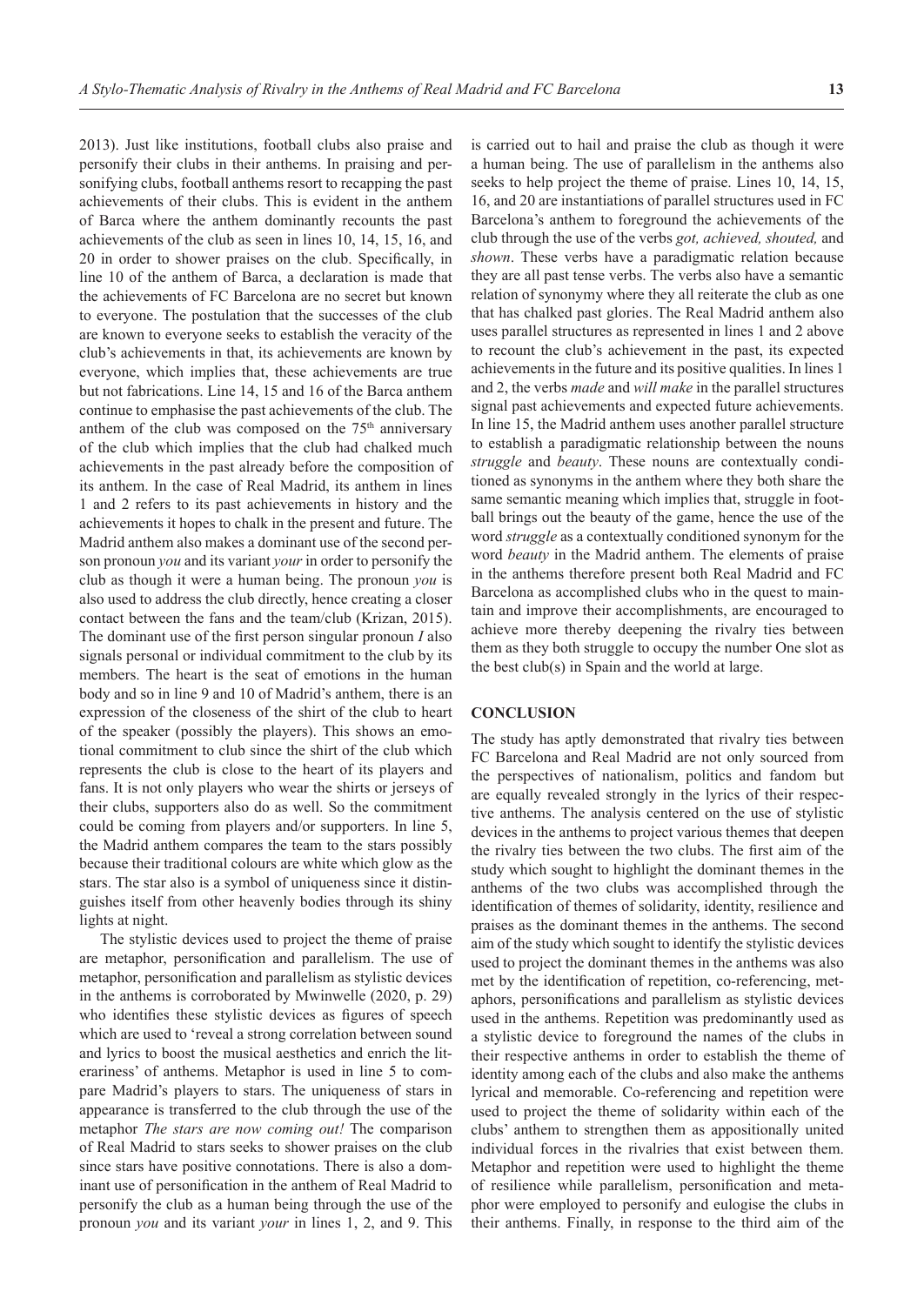study, the findings of the study established that the themes of identity, solidarity, resilience and praises in the anthems were stylistically projected to unveil the latent unique ideologies underpinning the establishment of Real Madrid and Fc Barcelona in order to create and deepen the rivalry ties between the clubs. The study concludes that stylistic devices such as repetition, co-referencing, metaphors, personification, and parallelism were meaningfully used in the anthems to project various themes which further deepen the rivalry ties between Real Madrid and FC Barcelona.

Future studies could consider working on the linguistic analysis of rivalry in the Spanish and Catalonian versions of the anthems of Real Madrid and FC Barcelona in order to confirm or contest the findings of this present study. Other studies could also be conducted using the transitivity framework to examine how competition is encoded in the lyrics of rival clubs in other countries such as Germany, Italy, England, France and the likes. Finally, further research could be conducted on the anthems of clubs who have ever won the Champions League in order to justify or otherwise if the encoded meanings or messages in their anthems have any bearing on their performance. The present study contributes enormously to the emerging literature on the linguistic analysis of rivalry in anthems of football clubs and fills a vital gap in research on the linguistic analysis of rivalry ties between Real Madrid and FC Barcelona from the perspective of their anthems.

The findings drawn from the study have a plethora of implications for research and practice. For research, the study is a modest contribution to studies on rivalries between traditional football clubs. In terms of theory, the study has demonstrated that stylistic devices are very relevant in the projection of themes in literary works. A close similarity between the two clubs was identified in terms of the number of lines, themes and stylistic devices used in their respective anthems. These similarities in the anthems could be attributed to some similarity in the backgrounds of Real Madrid and FC Barcelona as clubs in the La liga. This observation of similarity in the anthems therefore corroborates the assertion that most anthems with similar backgrounds have similar themes (Smith, 2009; Amenorvi and Grumah, 2019). In terms of practice, the study would help fans and players of the two clubs, Real Madrid and FC Barcelona as well as all lovers of football to better appreciate the content of the lyrics in the anthems aided by the themes that have been unearthed in the study. This would help them always sing the anthems with meaning and not just as a mere formality. The study would also be relevant to composers and song writers who may wish to compose and write anthems for football clubs in the future to be conscious of how to select lyrics that center on themes which are representative of the ideologies of the clubs for whom they wish to compose for. Finally, the study would serve as a significant reference material for researchers, teachers and students in the area of stylistic analysis.

## **REFERENCES**

Adegoju, A. (2005). *A stylistic study of the speeches of some key actors of the "June 12' crisis in Nigeria. (1993-1998)* (Unpublished Ph. D Thesis, University of Ibadan, Ibadan).

- Amenorvi, C.R. (2018). Lexical cohesion and literariness in Malcolm X's The Ballot or the Bullet. *The Journal of Applied Linguistics and Applied Literature: Dynamics and Advances, 6(1), 27-37.*
- Amenorvi, C.R. and Grumah, Y.G. (2019). A thematic analysis of the national anthems of English West Africa. *The Journal of Applied Linguistics and Applied Literature: Dynamics and Advances, Vol. 7(1), pp. 141-151.*
- Anthem of FC Barcelona (1974). https://www.barcelona. com/barcelona\_tickets/fc\_barcelona\_football\_tickets/ the fc barcelone anthem.
- Anthem of Real Madrid (2002). https://lyricstranslate.com/ en/hala-madrid-y-nada-m%C3%A1s- h a l a - m a drid-and-nothing more.html.
- Ball, P. (2001). *Morbo: The story of Spanish football*. London: WSC Books.
- Benkwitz, A.P. (2013). *Clashing sub-cultures: The rivalry between the fans of Aston Villa and Birmingham City football clubs*. (Unpublished Ph. D Thesis at the University of Worcester)
- Bramley, N.M. (2001). *Pronouns of politics: The use of pronouns in the construction of 'self' and 'other' in political interviews.* (Unpublished Ph. D Thesis at Australian National University).
- FIFA (2018). Audit report at www.fifa.com).
- Grancea, M. and Blaga, L. (2013). *The anthem, a component of nationalism as a religion of suffering*. Unpublished paper at the Universitatii, Petru Maior.
- Guzura, T. and Jefferson Ndimande, J. (2015). Highlander's football club and Ndebele identity amongst fans in Zimbabwe. *Afro Asian Journal of Social Sciences Volume 6(4). Pp. 1-23*
- Huang, J. (2009). Notes on the translation of the national anthem of the People's Republic of China and Chinese song. Chinese Translators Journal, 5, 91-93.
- Kassimeris, C. (2012): Franco, the popular game and ethnocentric conduct in modern Spanish football. Soccer & Society pp. 1-15. DOI: 10.1080/14660970.2012.677228.
- Križan, A. (2015). The language in British and Slovene football anthems. *ELOPE. Vol. 13 (1), pp. 15-29* doi:10.4312/ elope.13.1.15-29
- Leech, G. & Short, M. (2007). *Style in fiction: A linguistic introduction to English fictional prose* (2nd ed). Great Britain: Pearson Education Ltd.
- Lopez, J. (2015). Real Madrid and FC Barcelona: A new narrative of football rivalry in 1930s Spain. (Unpublished B.A Thesis Wesleyan University).
- Lopez, P. L. (2012). The nation's game: football and nationalism in Spain in Deirdre Hynes and Annabel Kiernan (eds.), football and its communities. Oxford, Inter-Disciplinary Press (pp. 83-94).
- Lopez-Gonzalez, H., Frederic, G., and Richard, H. (2014). Manufacturing conflict narratives in Real Madrid versus Barcelona football matches. *International Review for the Sociology of Sport: 688-706.*
- Lowe, S. (2014). Fear and loathing in La Liga: Barcelona vs. Real Madrid. [S.l.]: Nation Books.
- Morrison, R. (2002, May 29). "The Englishing of earth. *The Times On-Line".* From Http://Www.Xefl.Com/ Article18.Html.